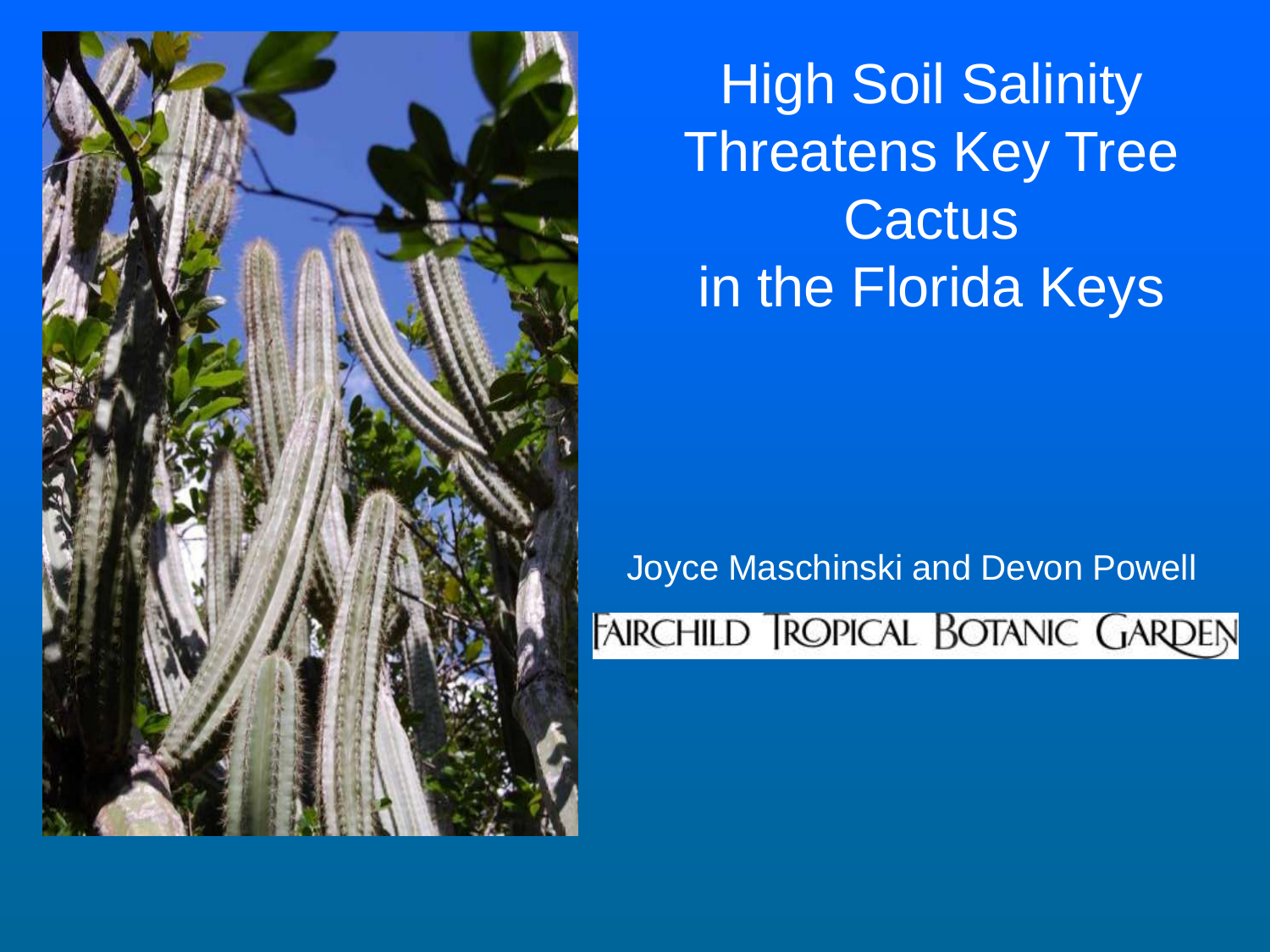## U.S. Endangered Key Tree Cactus (*Pilosocereus robinii*) Populations

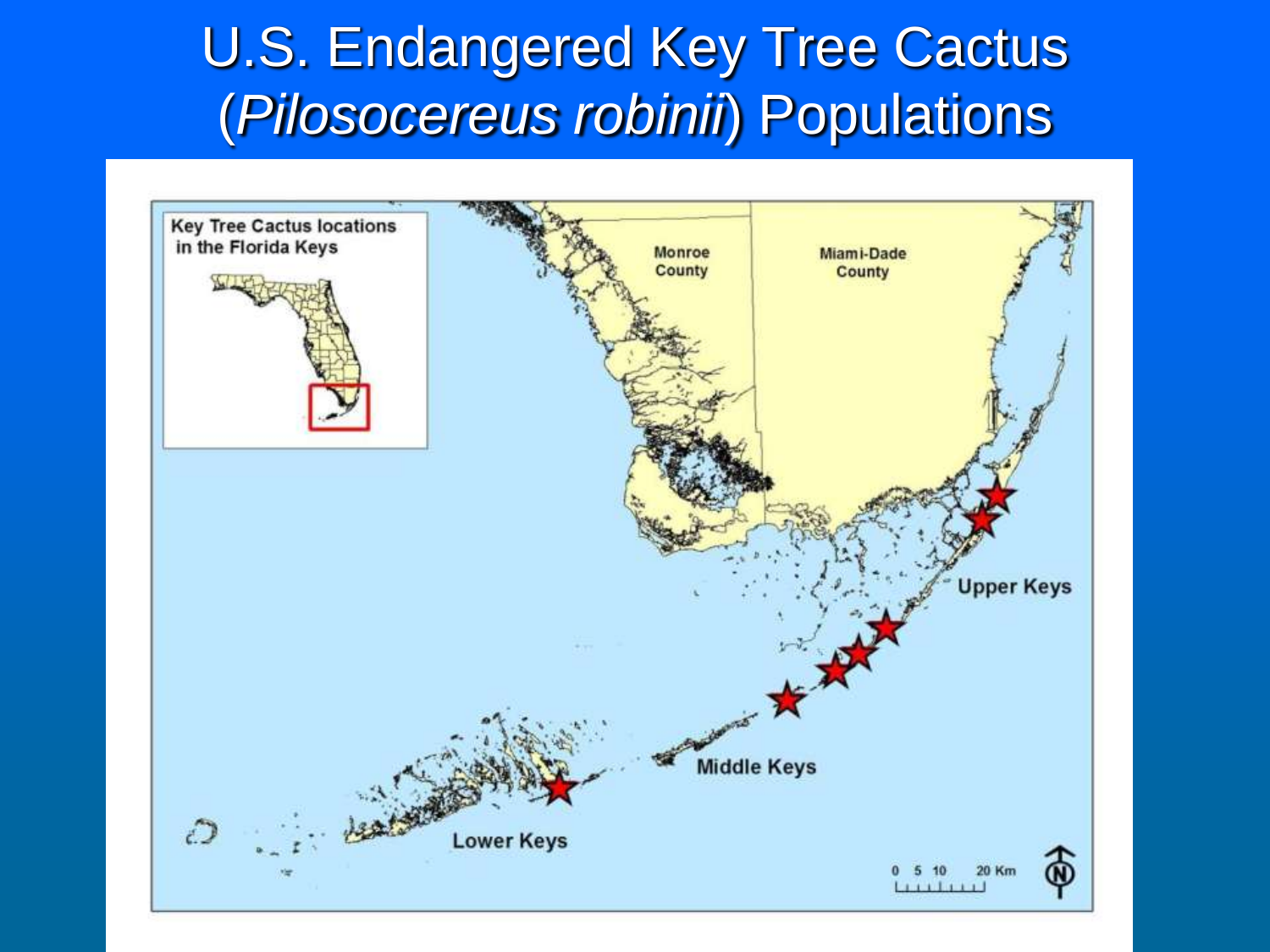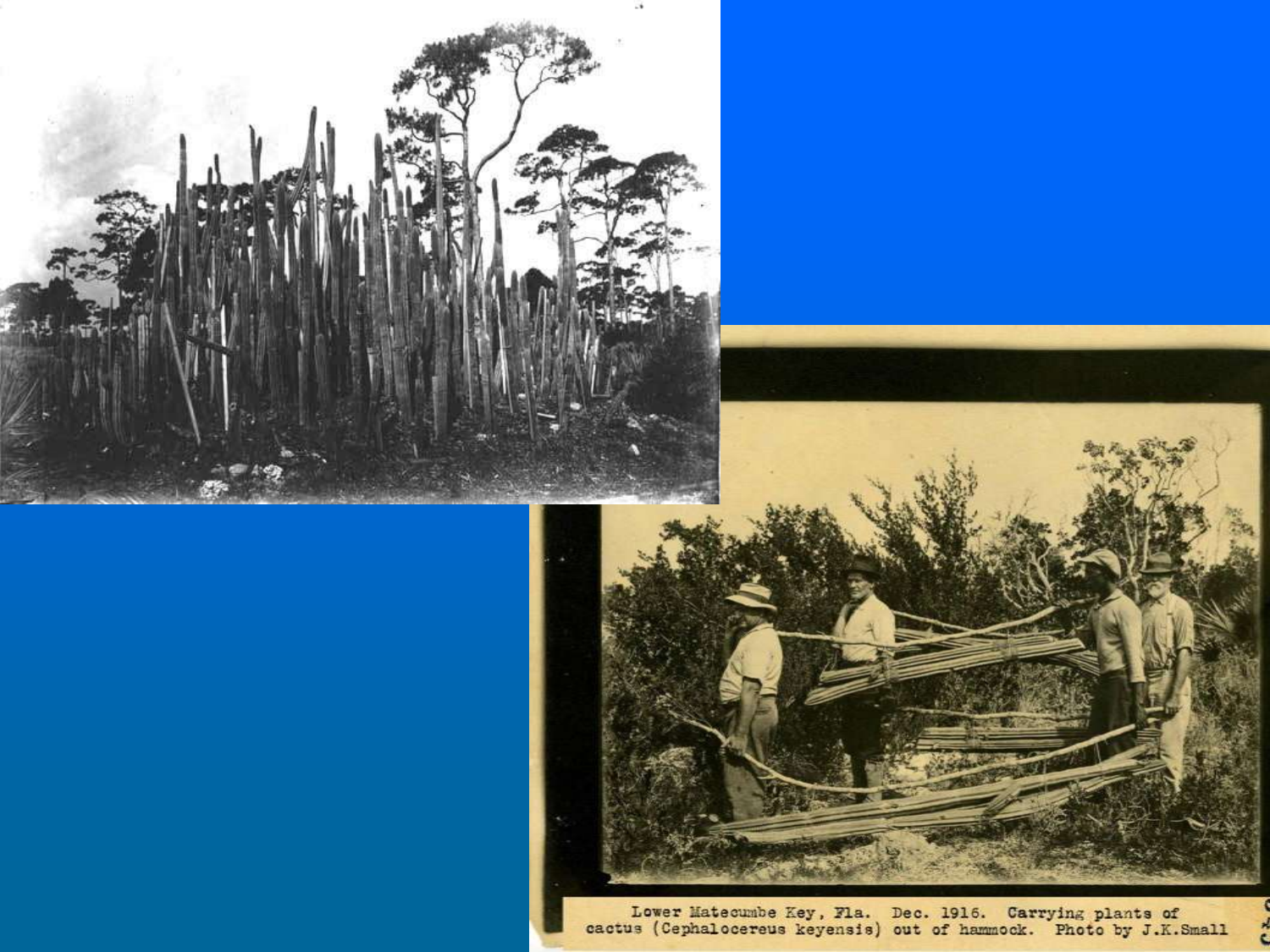## Key Tree Cactus Survey Results

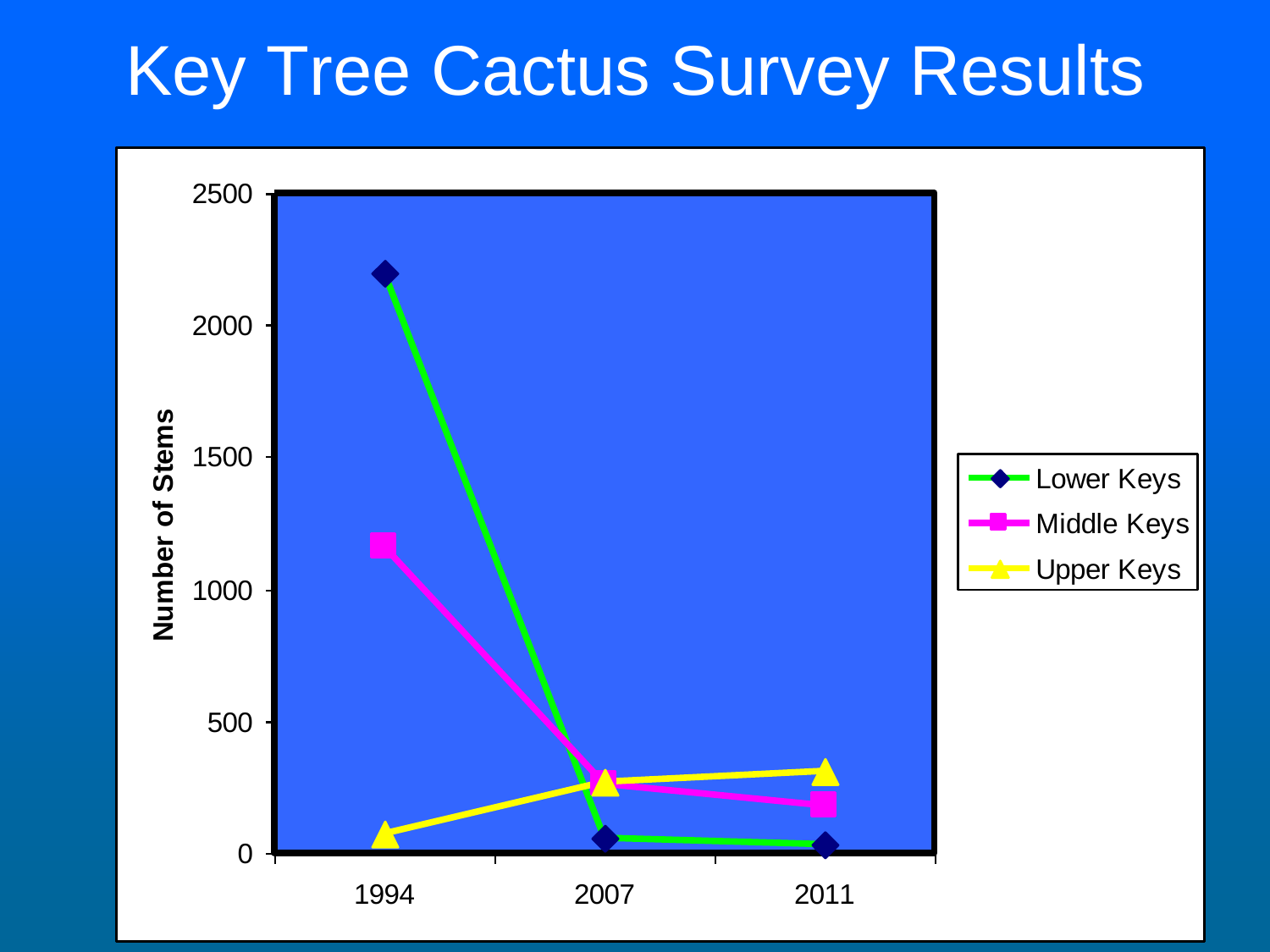## In 2007, In Lower Keys Soil Salinity was Greater Around Dead Plants

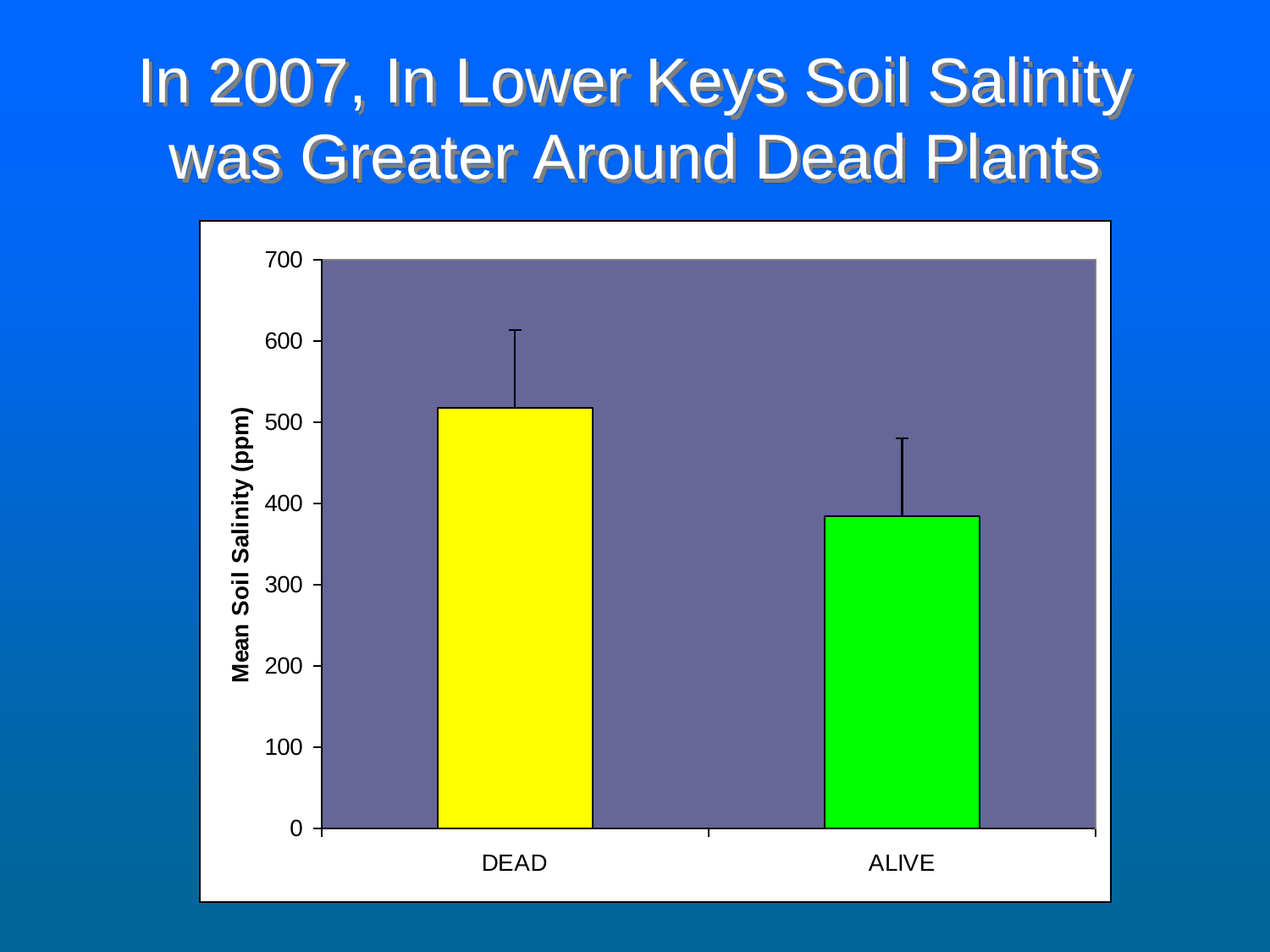Thanks to funding from USFWS and FDACS

Steps for species conservation:

- 1. Make collections for long-term storage ex situ at FTBG and DBG.
- 2. Rescue populations if necessary.
- 3. Testing Salinity Tolerance.
- 4. Genetics studies planned.
- 5. Identify potential reintroduction sites.
- 6. Spread the risk by reintroducing plants to the wild (increasing total numbers of plants and populations).

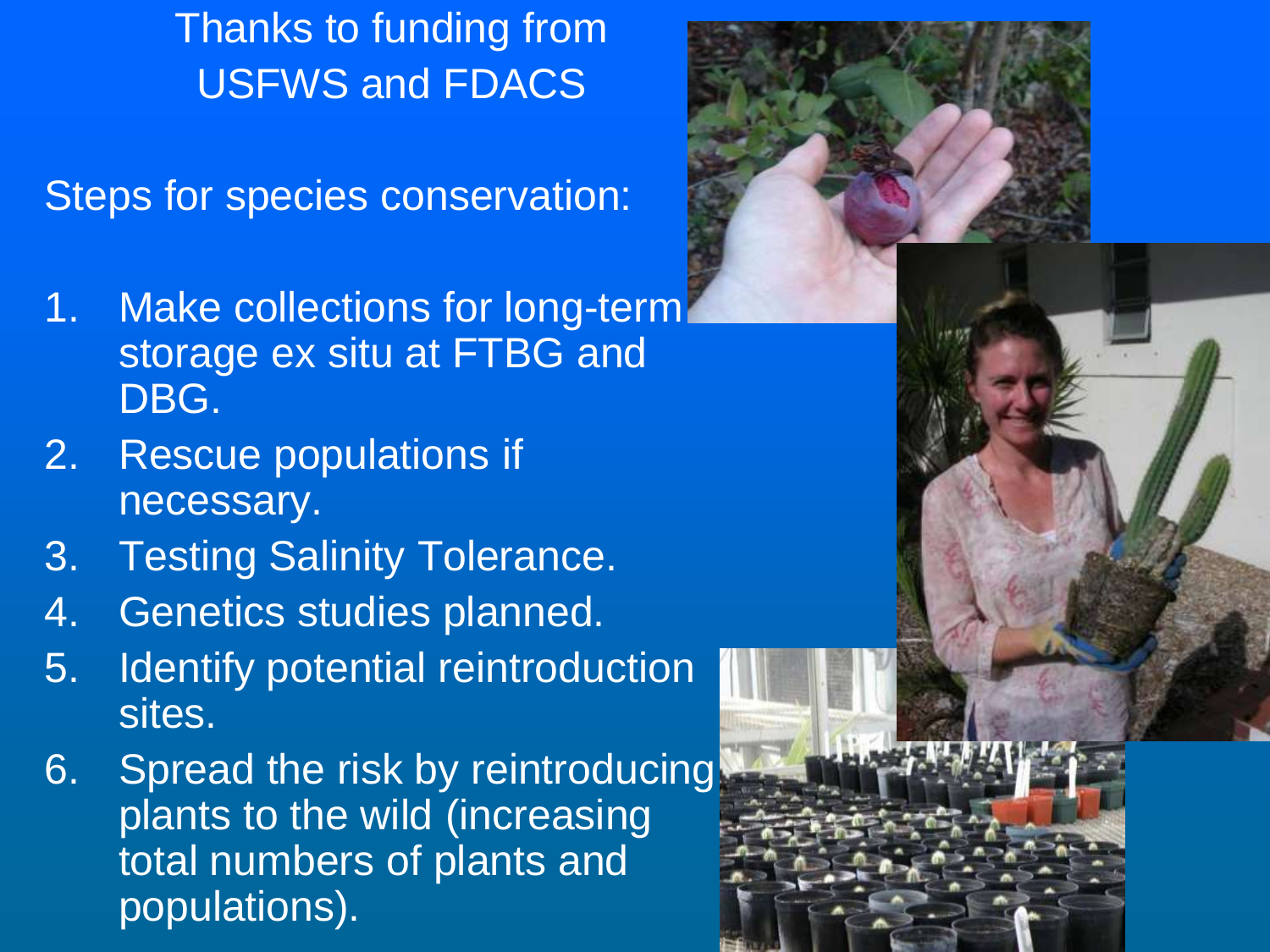### Testing Salinity Tolerance of Key Tree Cactus





#### Seedlings germinated in 2008 from 2 maternal lines

Maternal 1 – cultivated source Maternal 2 - BPK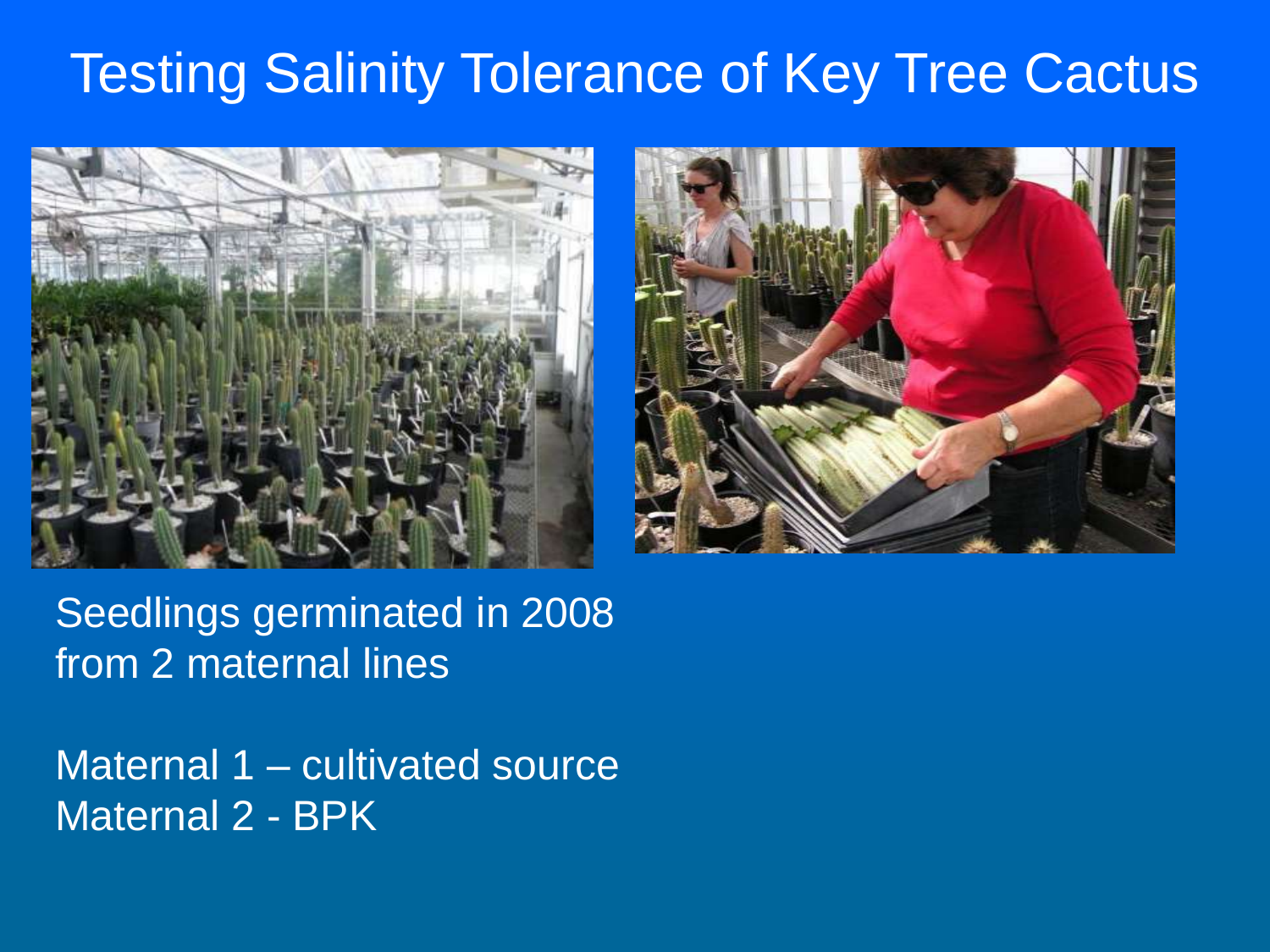## **What do Salinity Measures Mean?**

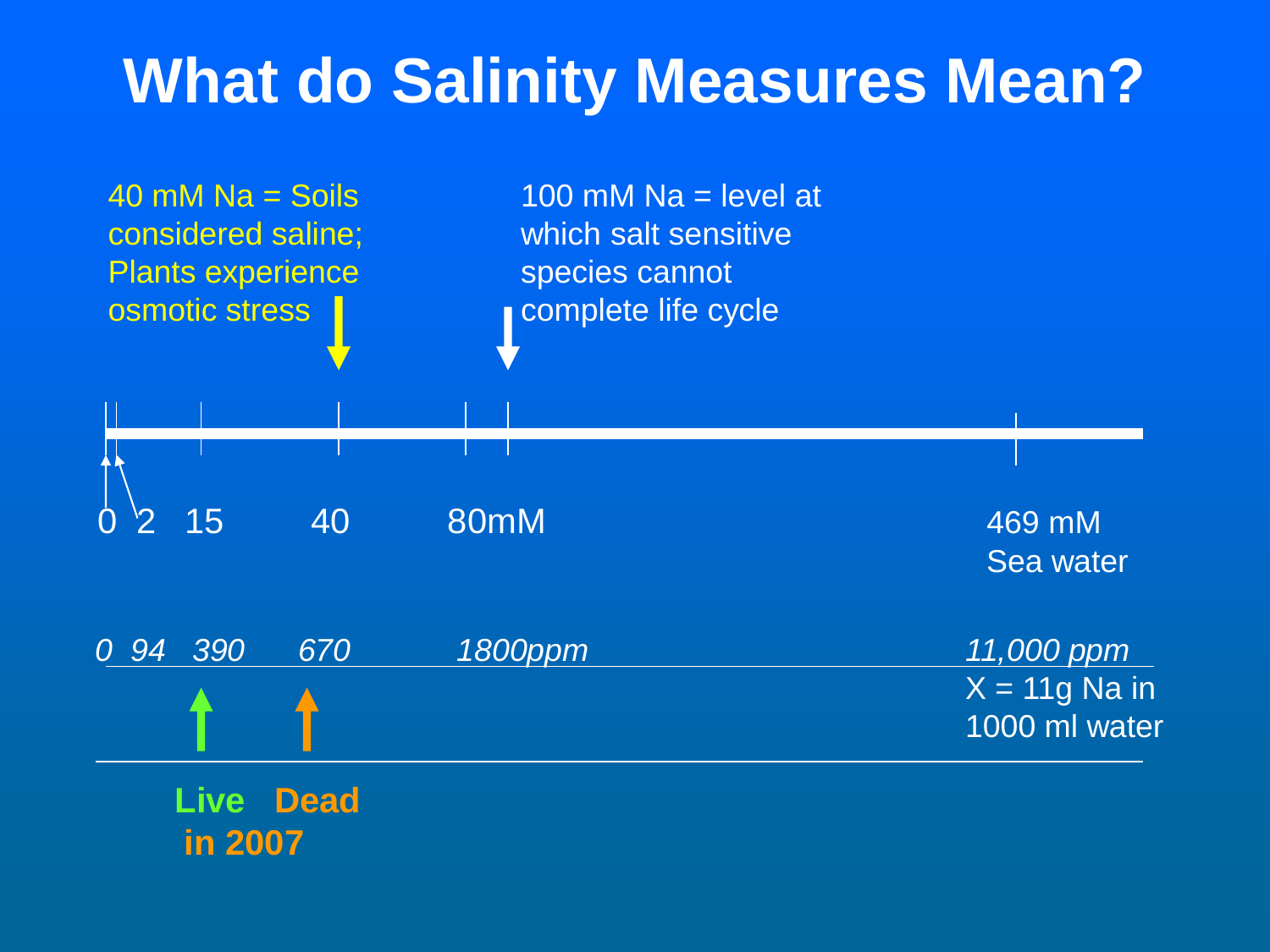## Five Salinity Levels

- 1. 0 mM NaCl = control plants received only RO water with no detectable Na
- 2. 2 mM NaCl = low soil Na concentrations detected at one proposed reintroduction site
- 3. 15 mM NaCl = Na soil concentration detected at BPKE, where *P. robinii* had low mortality between 1994 and 2007
- 4. 40 mM NaCl = the threshold for osmotic stress in salt-sensitive plants and comparable to Na concentrations measured at BPKW
- 5. 80 mM NaCl = 2X threshold stress Na concentrations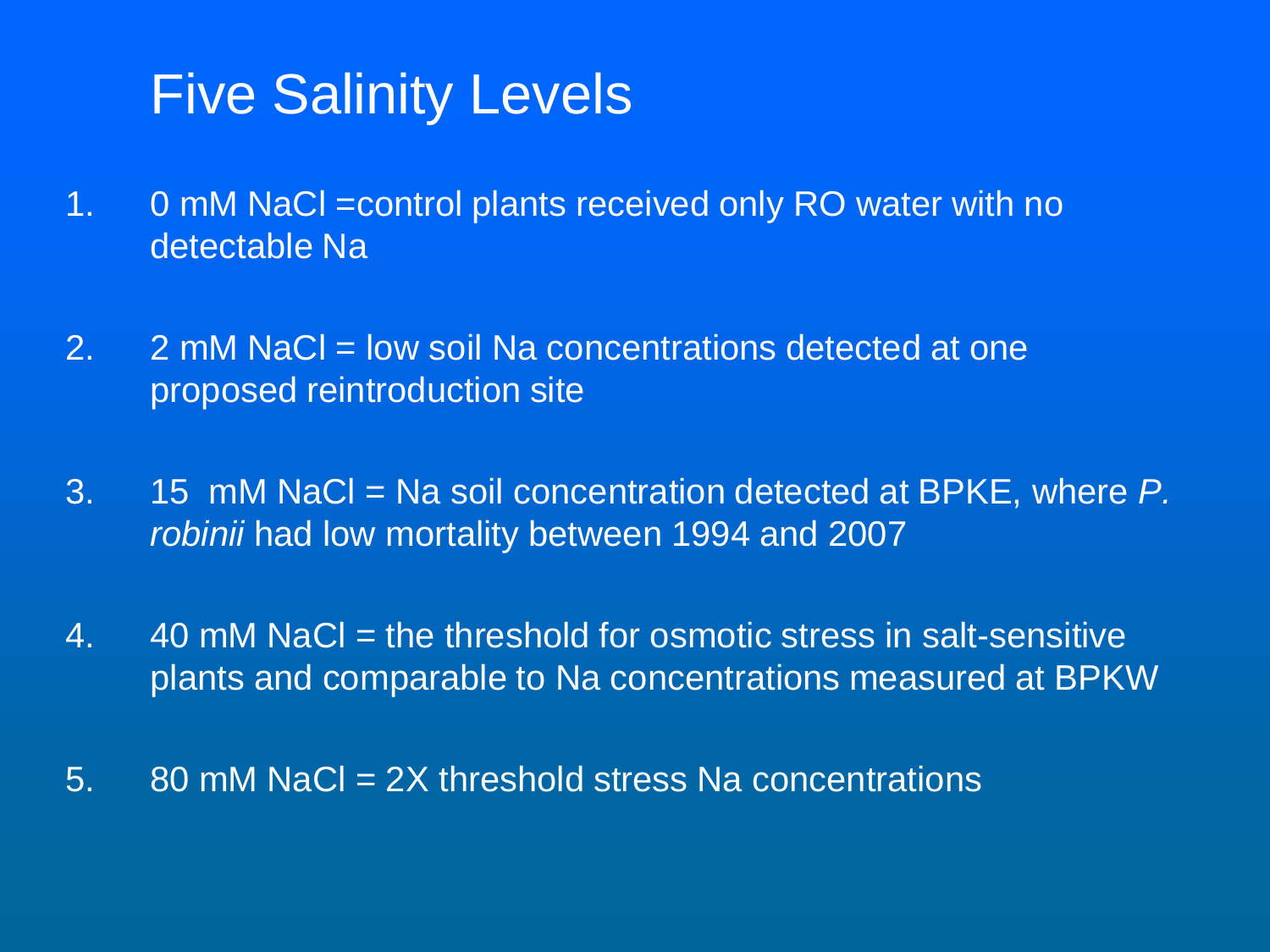# Setting Up the Experiment



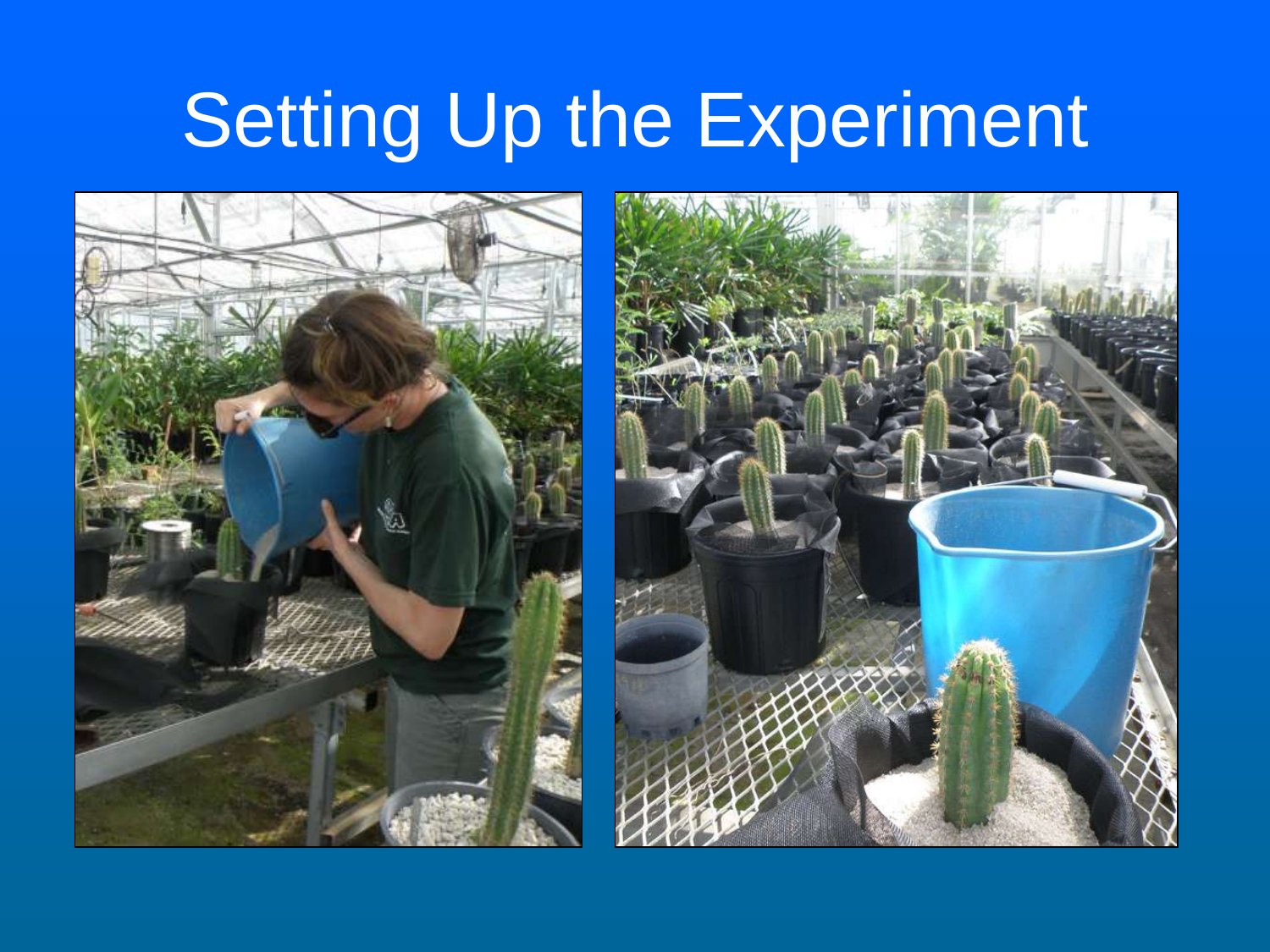

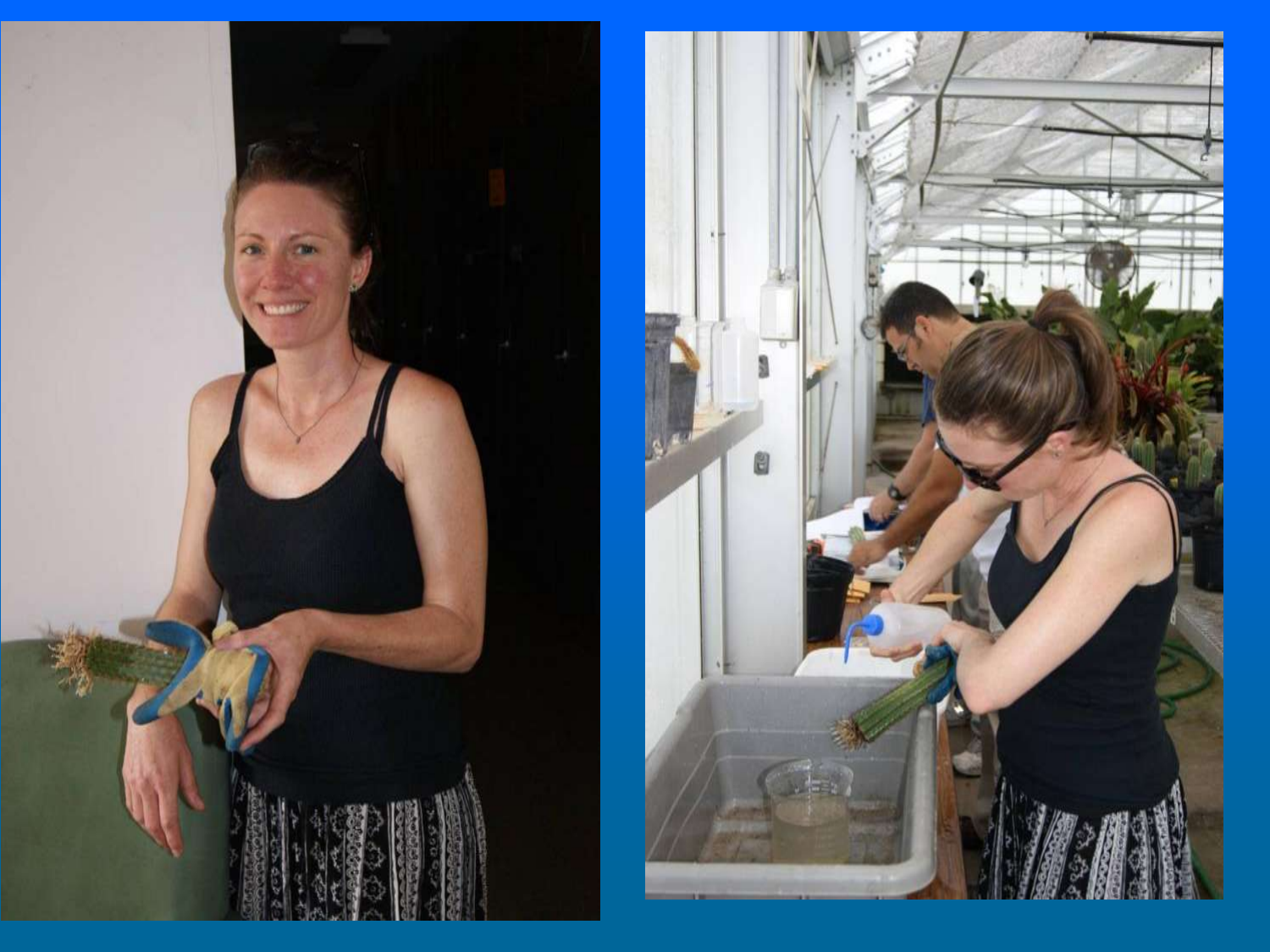### Initial and 7 week Growth Measurements



#### Stem Weight and Length

#### Dry Root Weight

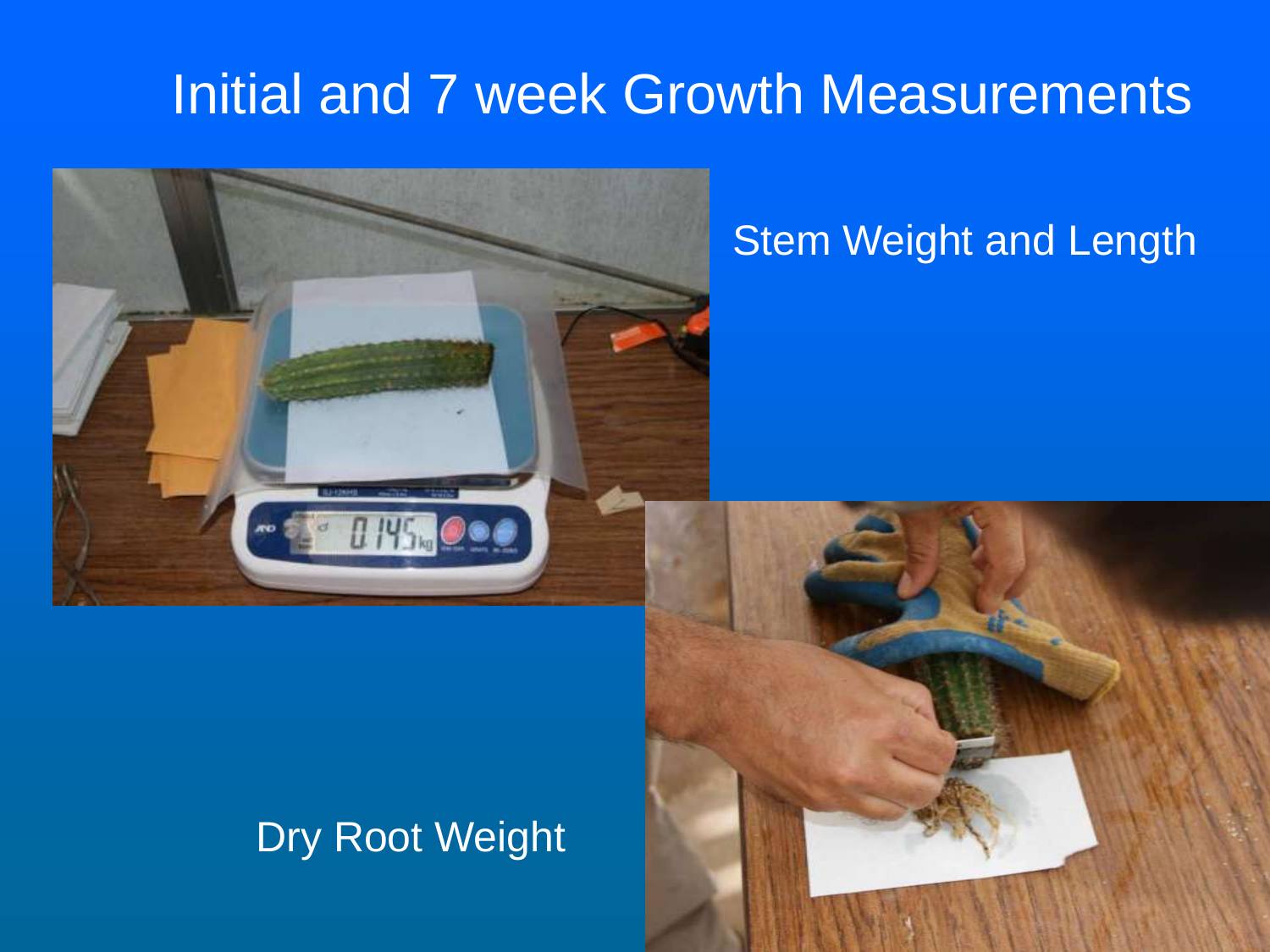# Stem Growth

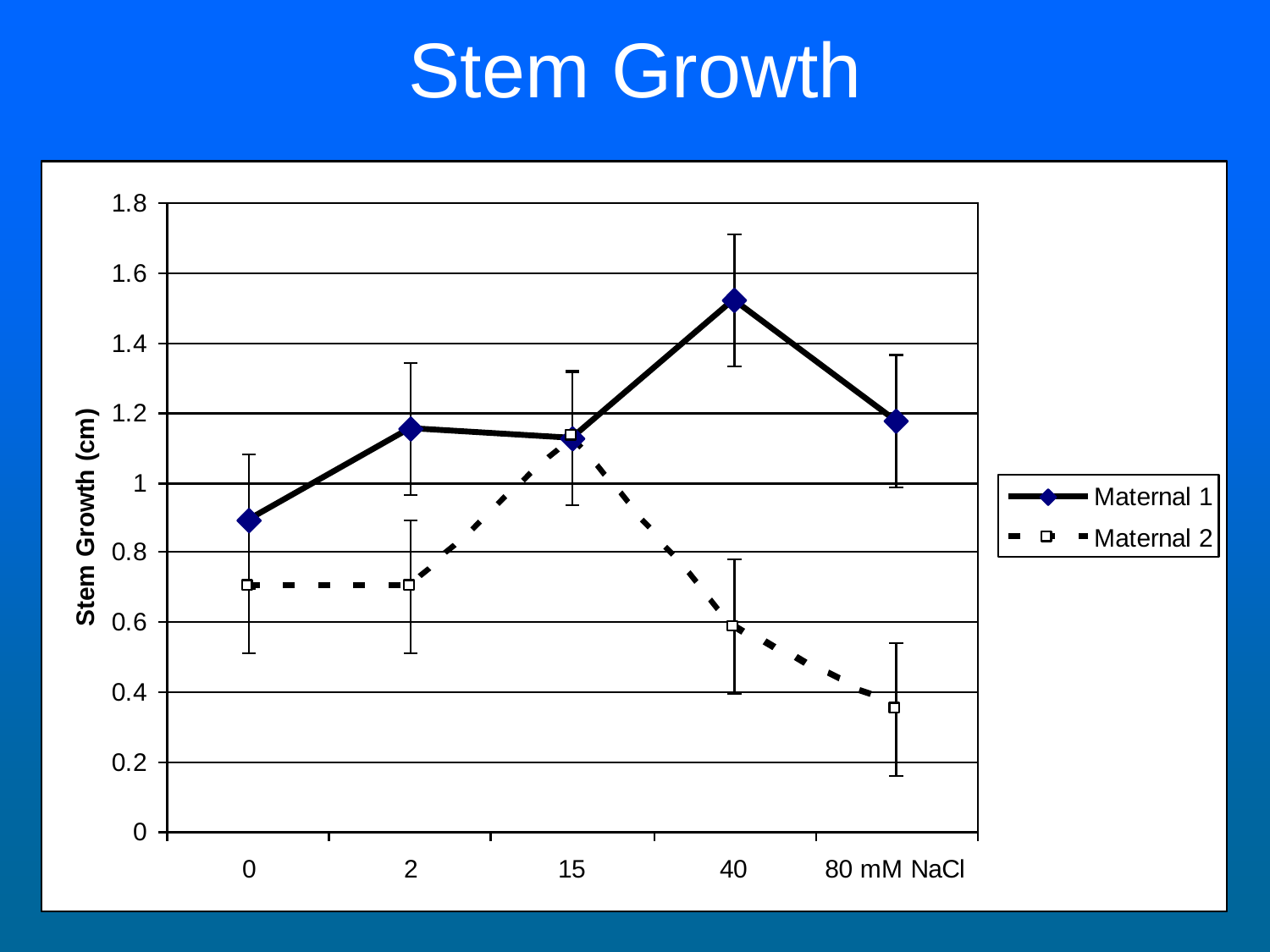## Root:Shoot Ratio

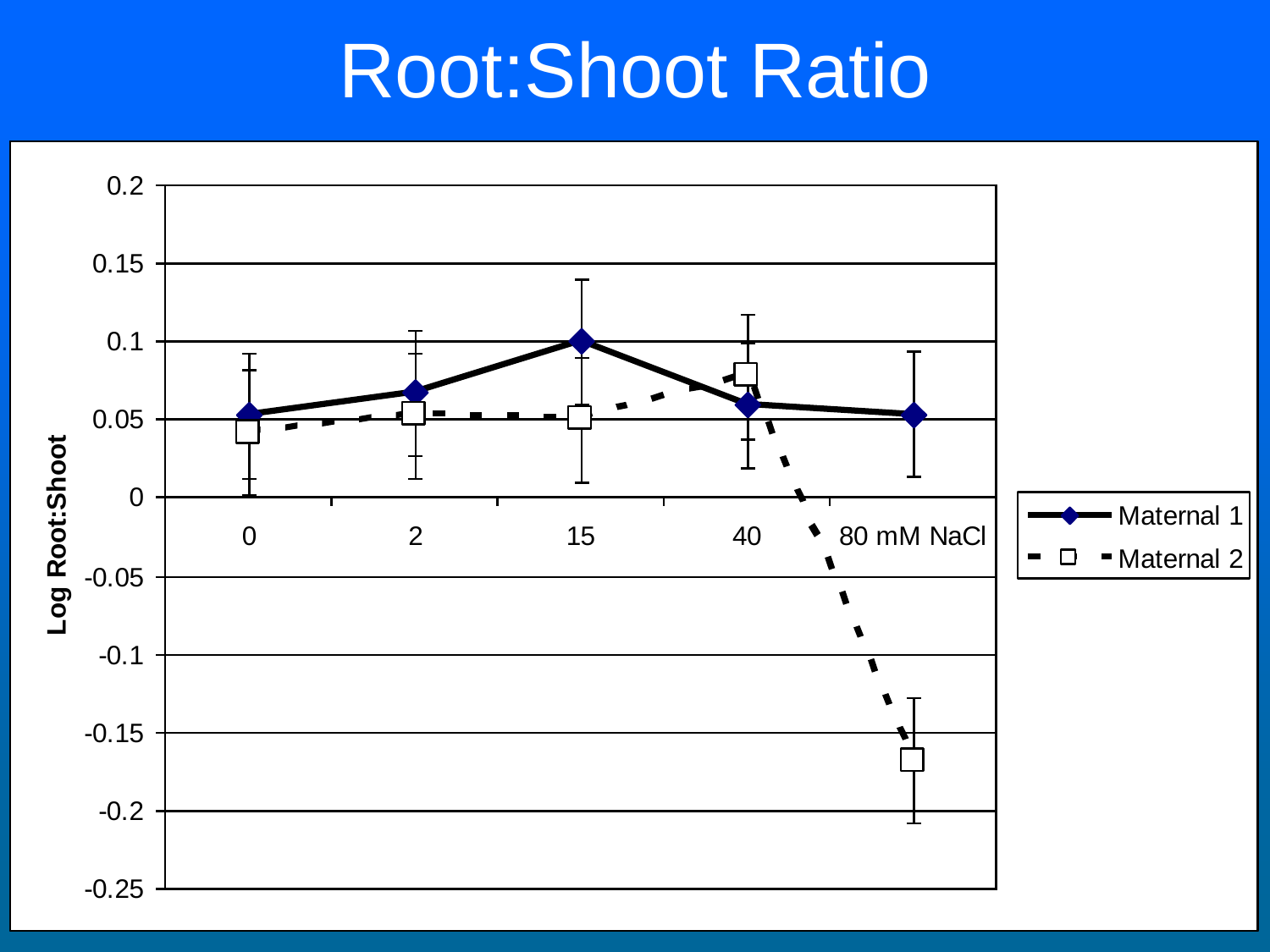# **Transpiration Rate**



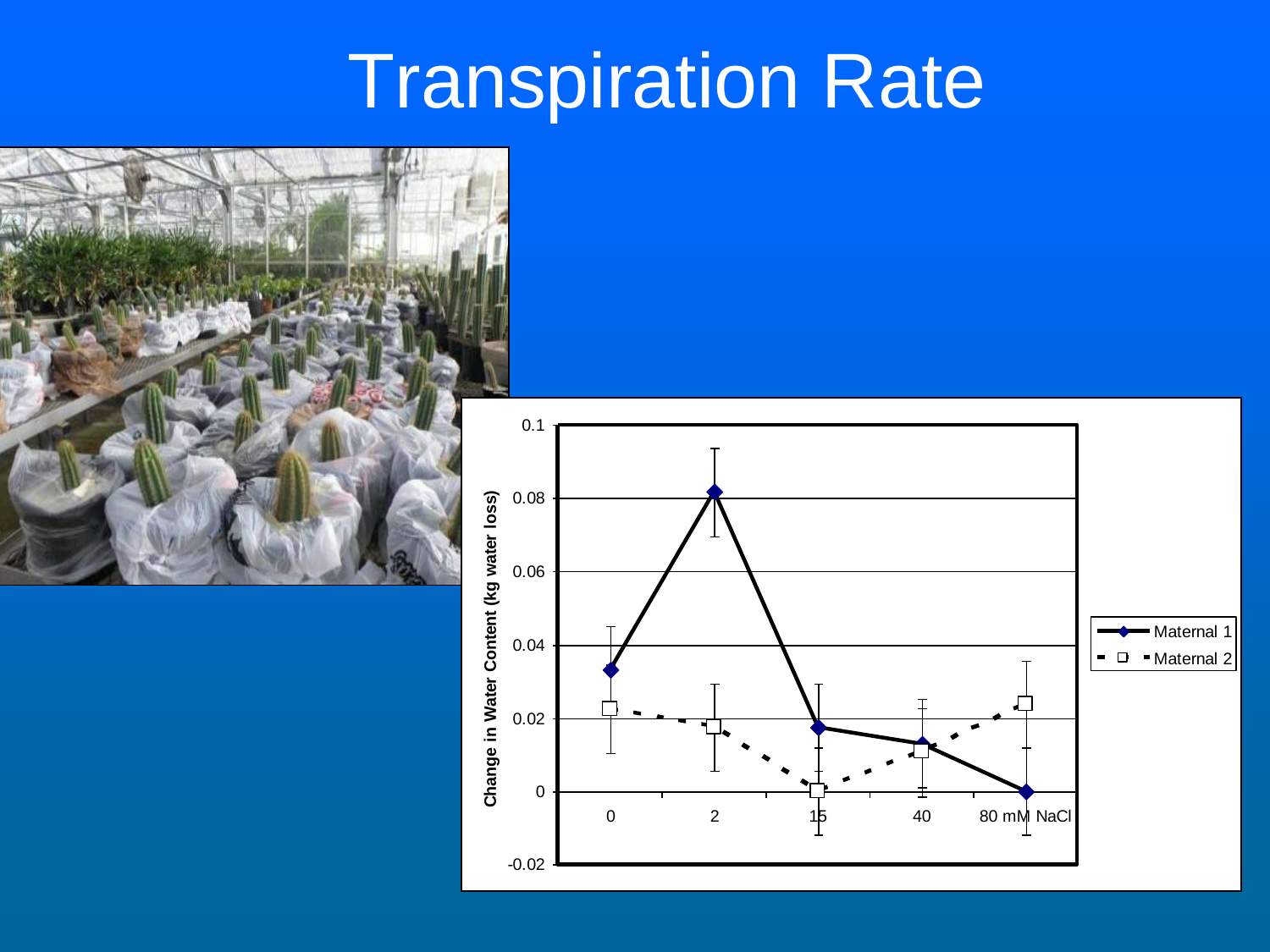# Levels of Sodum in Plant Tissue





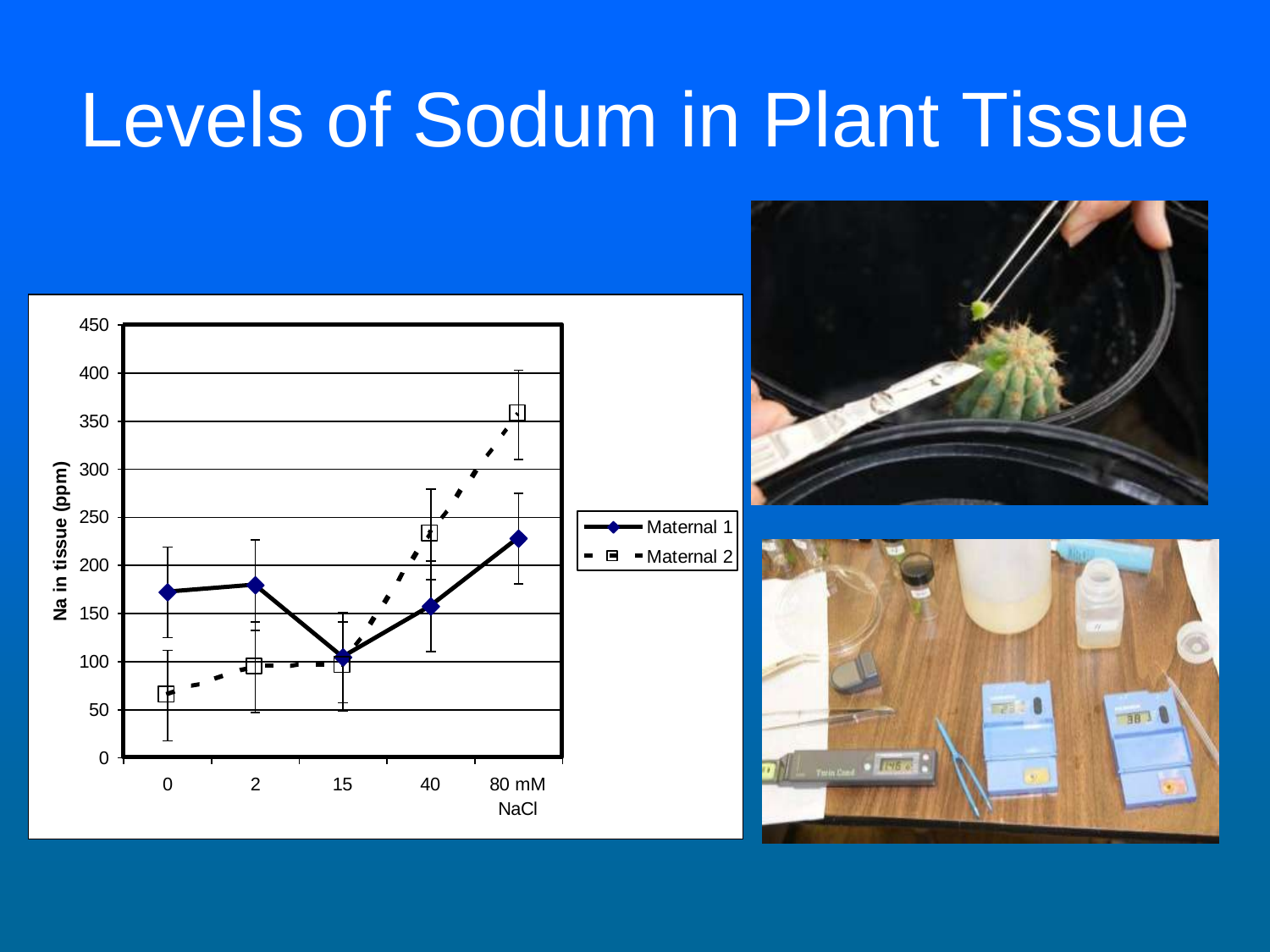### Sodium Concentration in Florida Keys Soils Collected Winter 2011

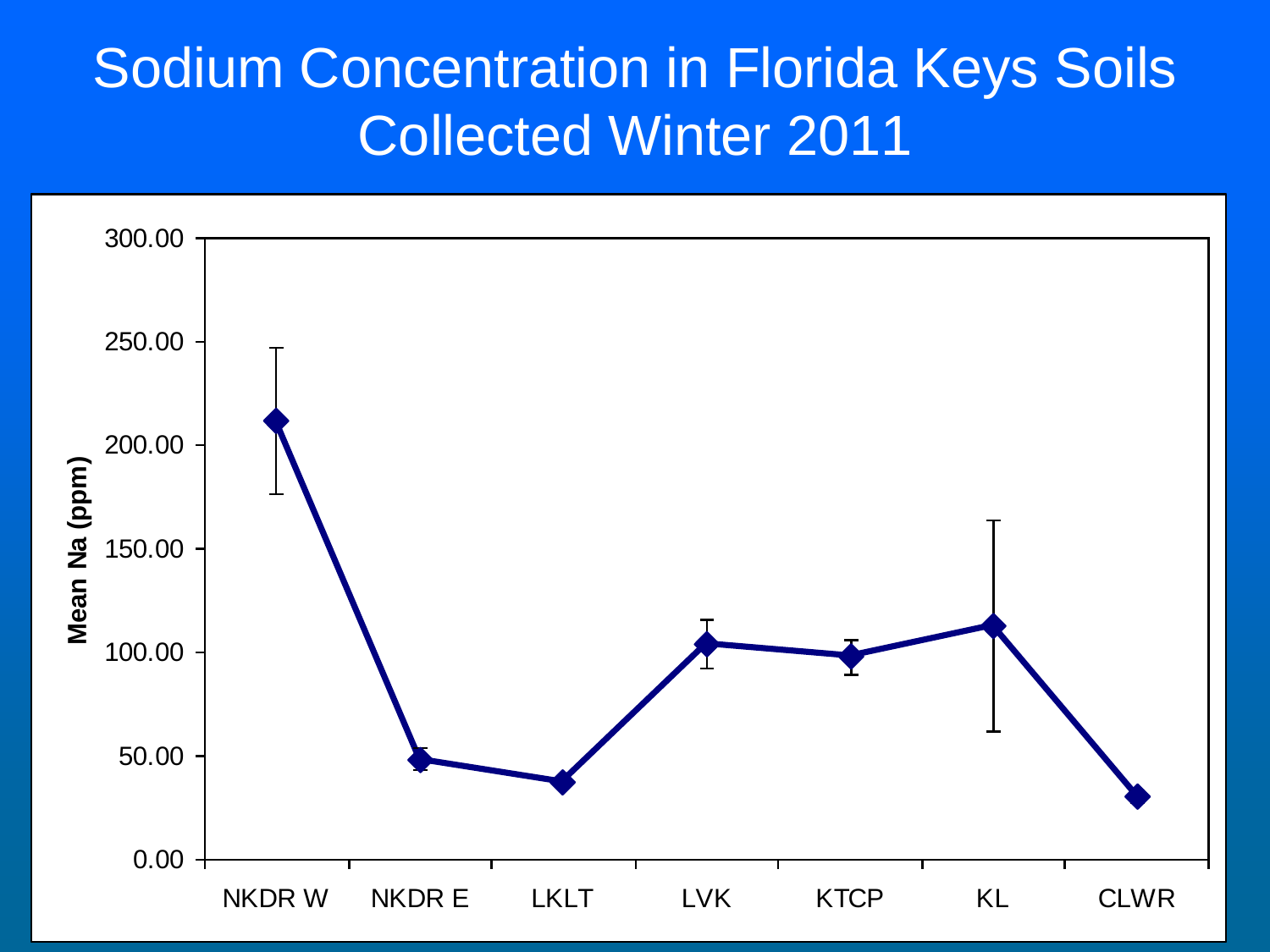## **Conclusions**

- There was variation in salt tolerance across maternal lines of Key tree cactus. BPK collection was very salt sensitive.
- At least one reintroduction site (CLWR) had salinity levels well within the tolerance of both maternal lines that were tested.
- BPKW salinity levels were significantly greater than other sites even 4 yrs post storm-surge event.
- Reintroductions with some salt-tolerant genotypes would be beneficial.
- A second source of mortality may have been inundation. Trials are underway.